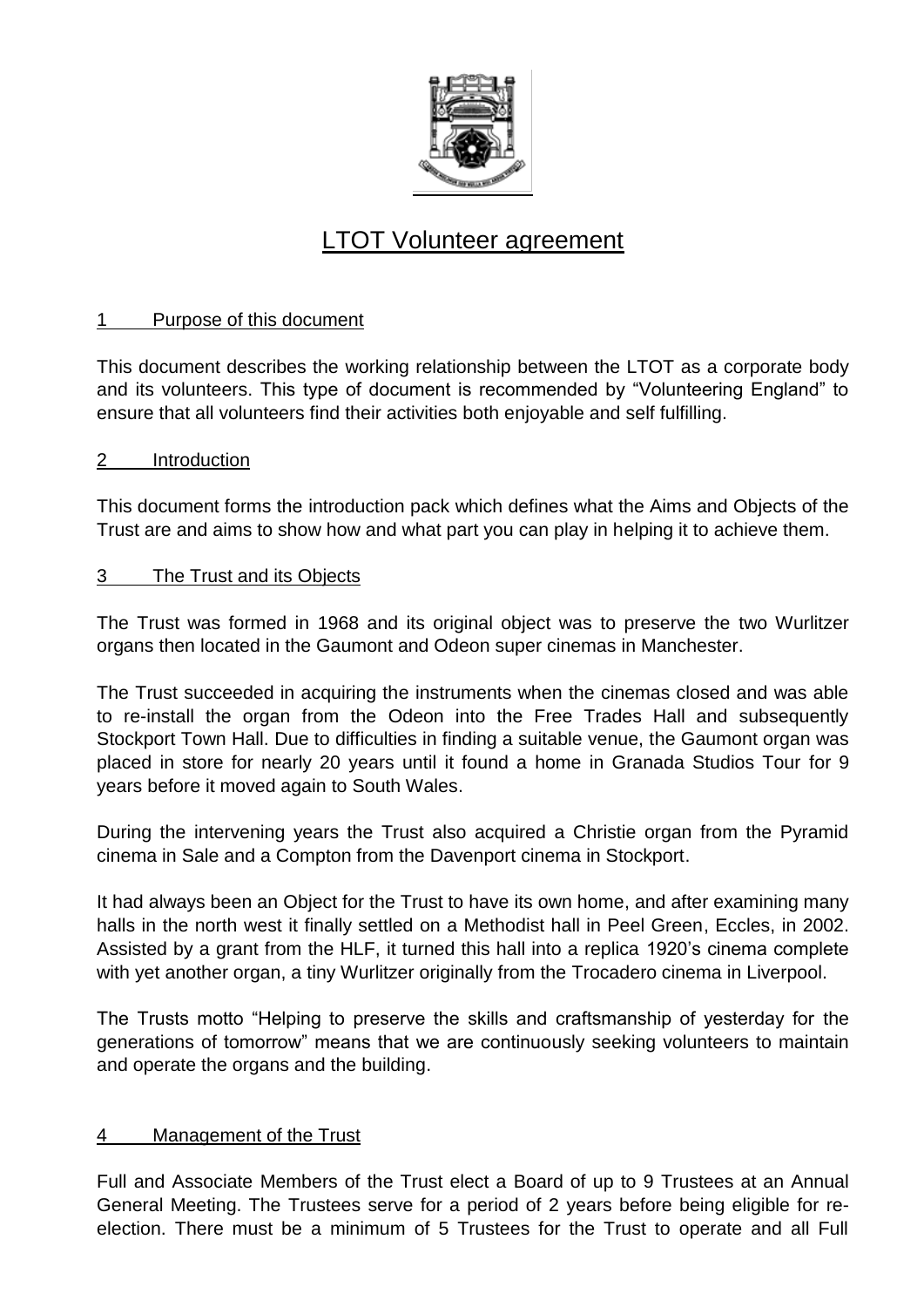Members are eligible to stand for election as a Trustee, after being full members for a period of three years.

The Trustees set out a programme of concerts and maintenance work and allocate budgets with the aim of generating income and keeping the Trust viable. The Trustees meet at least 10 times a year, usually monthly at midday on the second Monday of the month.

The headquarters of the LTOT, which trades as the Theatre Organ Heritage Centre, Peel Green, is managed by a team of volunteers led by a nominated Trustee.

Other Trustees also have specific tasks such as overseeing the Trust's activities concerning the Wurlitzer organ installed in Stockport Town Hall, managing the overall finance of the Trust and managing the building. These trustees welcome volunteers to learn from them, in order that all of the skills necessary to operate the Trust in the future can be maintained.

## 5 What the Volunteers can expect

The Trustees, as volunteers themselves, recognise the value of volunteer labour to the Trust and, as such, have a duty to ensure that all volunteers are provided with a safe environment, that they are all treated equally and that they are able, to not only use their existing skills, but are able to develop new ones by training where appropriate.

To meet the above there are some Statutory conditions to be met regarding Health and Safety and Equality. To meet the Objects and the requirements of the Charity Commission there are also rules regarding financial management, funding of projects and the like.

The Trustees will endeavour to make all volunteers aware of these issues and to train them as appropriate so that they can fully contribute to the Trusts' activities and also benefit from their Membership.

Because we are a Registered Charity there are strict conditions regarding any "benefit" to Members, particularly of a financial nature. The Trust does, however, reimburse previously approved expenditure for items purchased for the Trust or for other legitimate expenses.

#### 6 What the Trust expects from the Volunteers

The Trust expects the Volunteers to help the Trust in achieving its Objects to the best of their ability. In part, this is achieved by following the Trusts directions and Rules.

Volunteers are expected to communicate with each other and the Trustees so that they are clear as to what their roles and responsibilities are and how they are to go about them.

Some of the Trusts activities can be commercially sensitive and, as such, Volunteers must respect the confidentiality of the Trust. The Trust does not allow comments to be made on social or other media about its activities without prior agreement with the Trustees.

All volunteers need to be inviting and accommodating to other volunteers and to members of the public who they might meet both on Trust property and during other events in order to maintain the good name of the Trust.